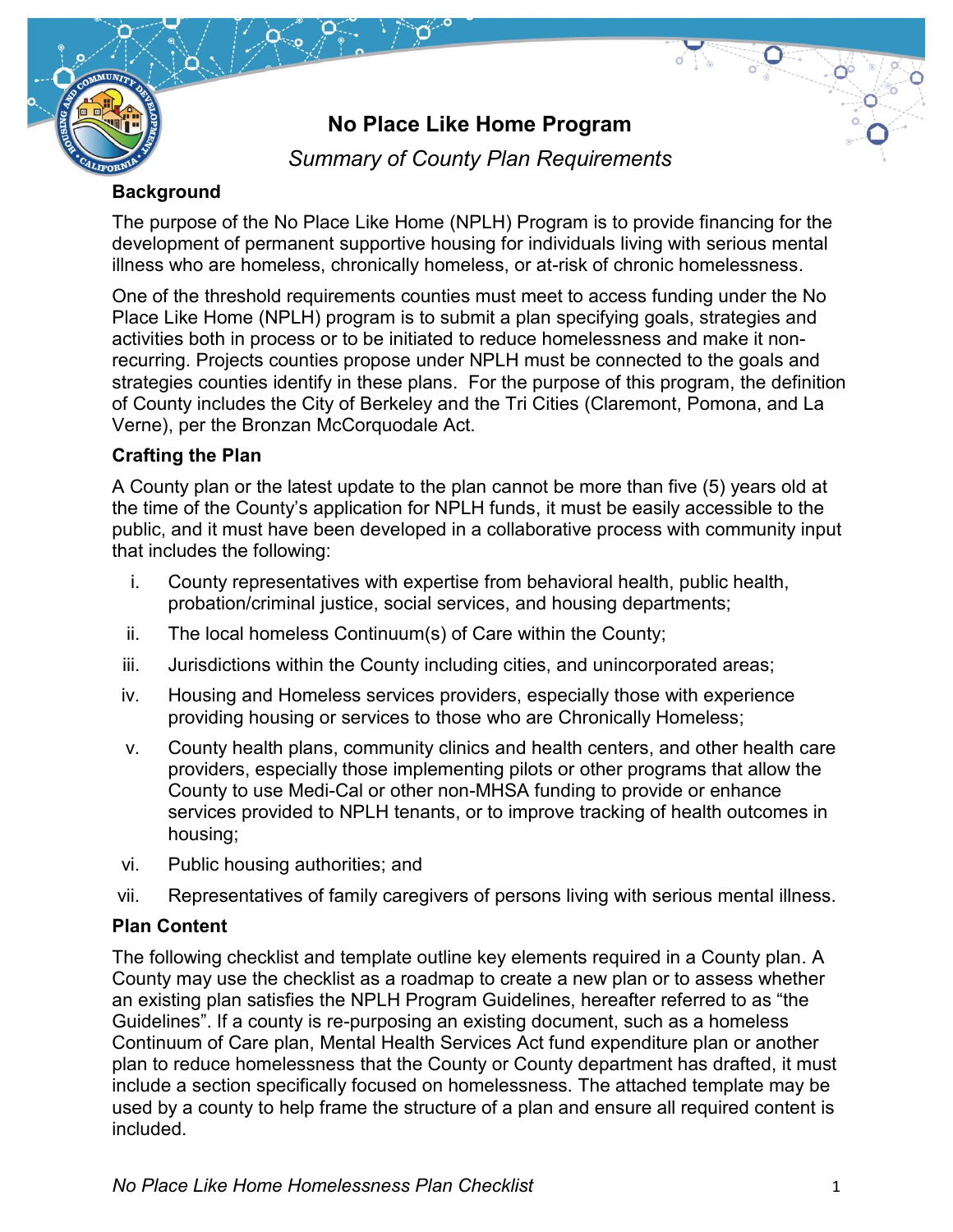# **No Place Like Home**

 $\frac{1}{\sqrt{2}}$ 

# **County Homelessness Plan Checklist**

This checklist outlines the key elements needed to meet the No Place Like Home (NPLH) program threshold requirements outlined in Section 201 of the Guidelines. See Section 101 of the Guidelines for defined terms.

### Step 1: Plan Development:

- $\Box$  The County developed the plan through a collaborative process that included community input from **all** of the following groups:
	- $\Box$  County representatives with relevant expertise from:
		- $\Box$  Behavioral Health
		- □ Public Health
		- □ Probation/Criminal Justice
		- □ Social Services
		- □ Housing Departments
	- □ Local homeless Continuums of Care within the County
	- $\Box$  Housing and Homeless services providers, especially those with experience providing housing or services to those who are Chronically **Homeless**
	- $\Box$  Health care providers, including:
		- $\Box$  County health plans
		- $\Box$  Community clinics and health centers
		- $\Box$  Other relevant providers, especially those implementing pilots or other programs that allow the County to use Medi-Cal or other non-MHSA funding to provide or enhance services provided to NPLH tenants or to improve tracking of health outcomes in housing
	- $\Box$  Public housing authorities, and
	- $\Box$  Representatives of family caregivers of persons living with serious mental illness

Step 2: Plan Elements: The County plan includes **all** of the following:

- An overall description of the County's goals, strategies, and activities, both in process and to be initiated, to reduce homelessness and to make it non-recurring
- $\Box$  A description of homelessness County-wide, including a discussion of the estimated number of residents experiencing Homelessness or Chronic Homelessness among single adults, families, and unaccompanied youth. To the extent possible, the estimated number of residents experiencing Homelessness or Chronic Homelessness who are also:
	- $\Box$  Experiencing serious mental illness
	- Experiencing co-occurring disabilities or disorders, or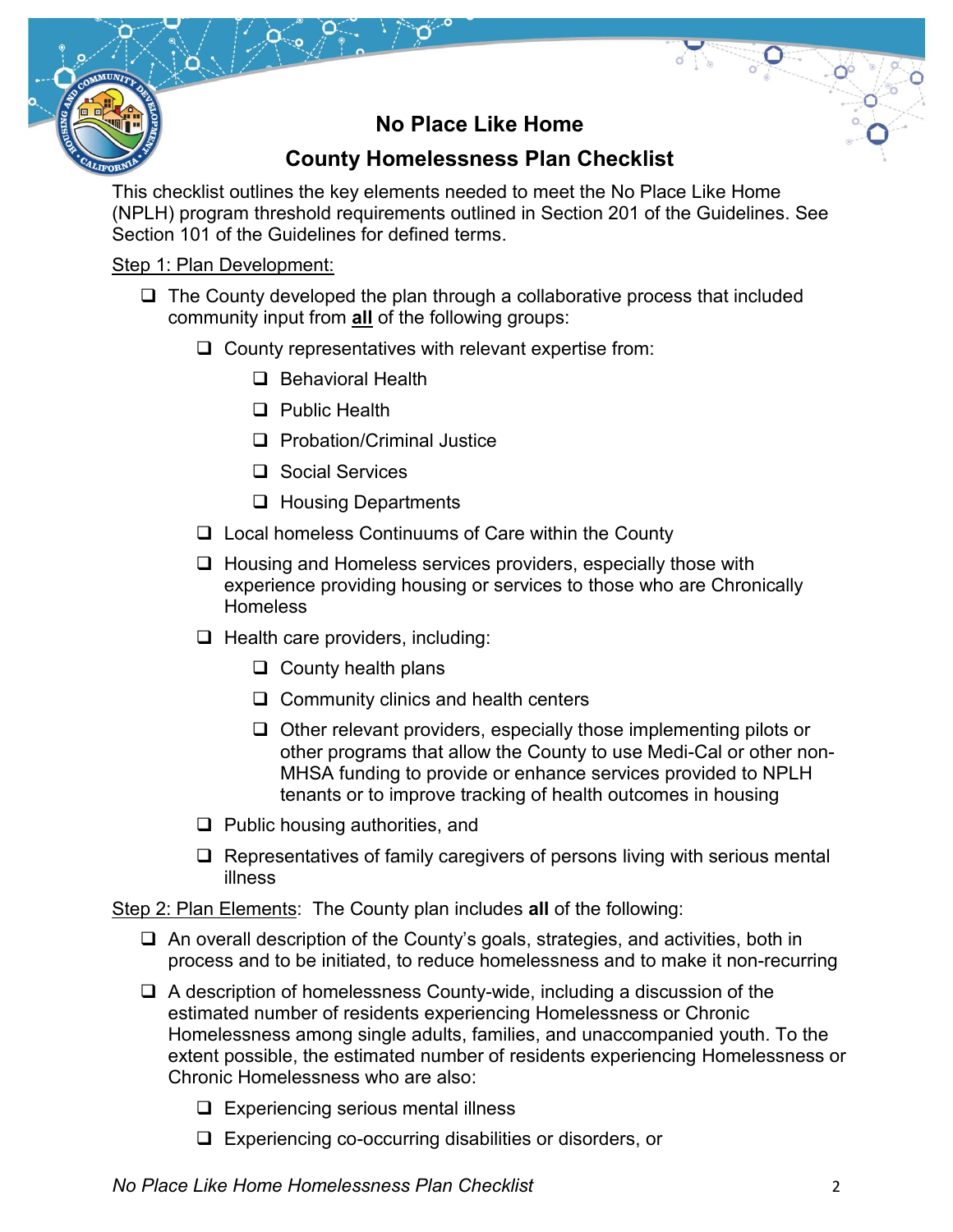- □ Children with a Serious Emotional Disturbance
- $\Box$  A description of special challenges or barriers to serving people who are members of the NPLH Target Population: adults or older adults with a Serious Mental Disorder or Seriously Emotionally Disturbed Children or Adolescents, who are Homeless, Chronically Homeless, or At-Risk of Chronic Homelessness as defined under the Guidelines

 $\frac{1}{2}$ 

- $\Box$  County resources applied to address homelessness, including efforts undertaken to prevent the criminalization of activities associated with homelessness
- $\Box$  An outline of partners in ending homelessness
- $\Box$  Proposed solutions the County plans to undertake to reduce and end homelessness
- $\Box$  Systems in place to collect the data, but not limited to fulfill the audit required under Section 214 of the NPLH Program Guidelines, including:
	- $\square$  Submittal of annual compliance reports, similar to reports required in 25 CCR Section 7300, et. seq.
	- $\Box$  Gathering data from property managers, lead service providers, and (if the County desires) the Homeless Management Information Systems for each of the County's homeless Continuums of Care, and report that data on factors listed in Section 214(e) of the Guidelines, and
	- $\Box$  Description of efforts and barriers to collecting the data in Section 214(g) of the Guidelines regarding changes to health care outcomes and utilization, and incarceration outcomes and utilization.
- $\square$  Specific efforts to ensure the homeless are being referred to NPLH-funded units based on a Coordinated Entry System (CES) process, or an alternate referral system for people meeting the "At Risk of Chronic Homelessness" definition in the Guidelines, and that all referrals to NPLH-funded units are made on a nondiscriminatory basis.
	- $\Box$  If persons of any particular race, color, religion, sex, age, national origin, familial status, disability, sexual orientation, or gender identity are unlikely to access or receive communications publicizing the CES referral process, the plan must discuss the County's process to ensure that these persons are made aware of the assessment and referral process.

#### Step 3: Post and update:

- $\Box$  The plan, or the latest update to the plan, is less than five years old at the time of the County's application for NPLH funds.
- $\Box$  The plan is easily accessible to the public.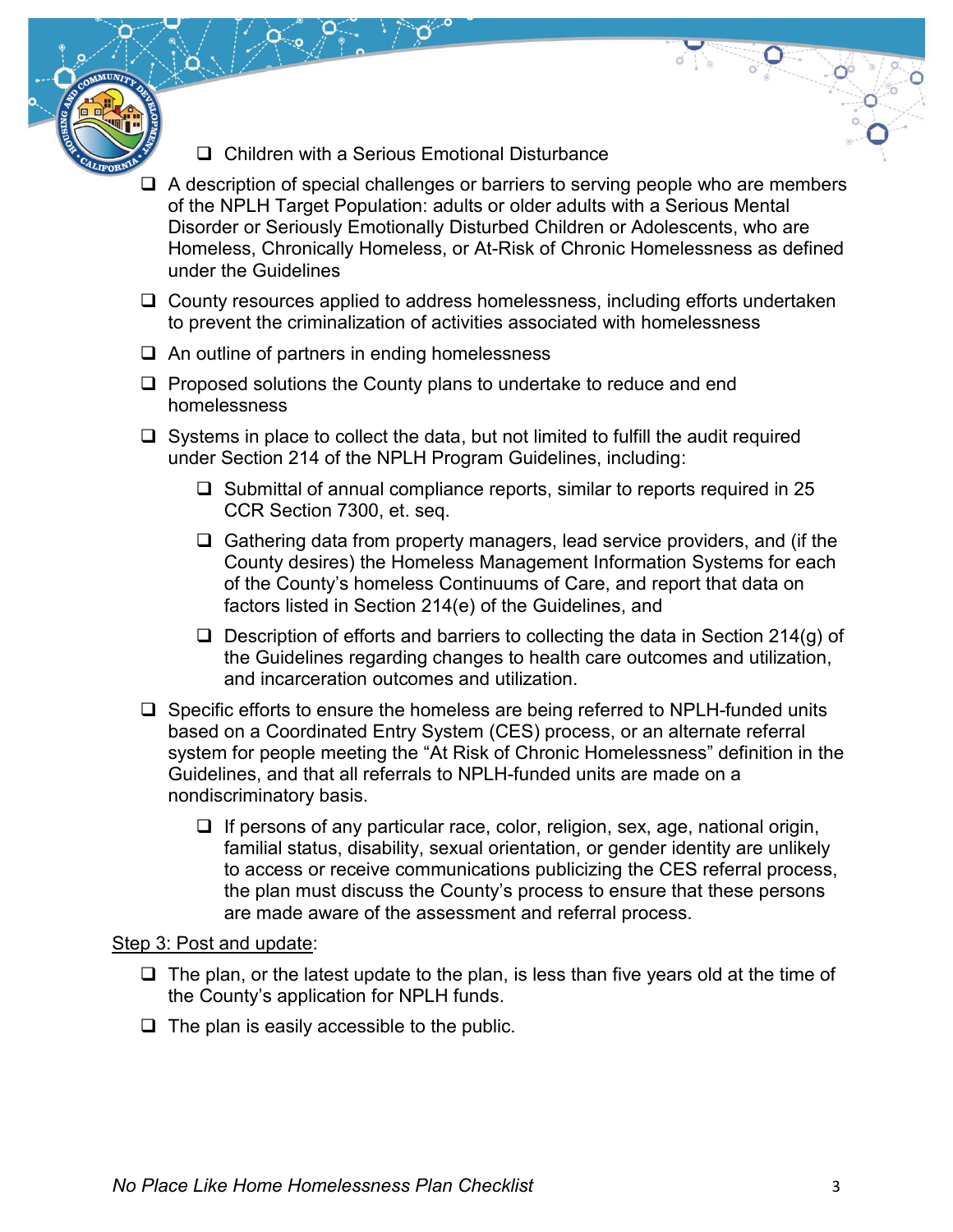

# **No Place Like Home Program – Sample Template County Plan Addressing Homelessness**

[Overview of the planning efforts to address homelessness in the County, including specific goals, strategies and activities and the specific period in which these goals, strategies, and activities will be implemented. Include current efforts and initiatives, particularly efforts to end homelessness and make it non-recurring. Please include efforts of local partner jurisdictions, including cities and unincorporated areas.]

#### Homelessness in [County]

[Describe homelessness in the County. Please include jurisdictions within the county including cities and unincorporated areas. It is recommended, though not required, that this be based on the homeless Continuum(s) of Care most recent point-in-time count, to the extent the count covers or approximates the County's boundaries. Include in the description the overall number of people experiencing homelessness, as well as the number of single adults, families and unaccompanied youth experiencing homelessness, and the number of people experiencing chronic homelessness.]

[Where possible, describe the number of people experiencing homelessness who also have serious mental illness, have co-occurring disabilities, or who are children or adolescents with a Serious Emotional Disturbance.]

#### Service and Outreach Challenges

[Describe any challenges or barriers the County anticipates in providing service to No Place Like Home eligible individuals/families. This could include barriers such as transportation barriers, lack of partner agencies, inadequate housing and services resources, need for increased coordination among services providers, need for increased data collection and analysis capacity, emerging implementation of a Coordinated Entry System, implementing a referral process and services plan for people At-Risk of Chronic Homelessness, etc.]

#### County and Community Resources Addressing Homelessness

[Describe the County and city resources that are being used to address homelessness, including resources for homeless services.]

# *County Efforts to Prevent Criminalization of Homelessness (required)*

[For example: Outline any efforts to prevent criminalization of homelessness, such as a homeless court or other alternative court programs, homeless outreach teams that divert people experiencing homelessness to community resources, psychiatric emergency response teams, efforts to link people experiencing homelessness with supports and services rather than jail, etc.].

# *Community-Based Resources*

[Describe the range of current community-based services available to people experiencing homelessness.]